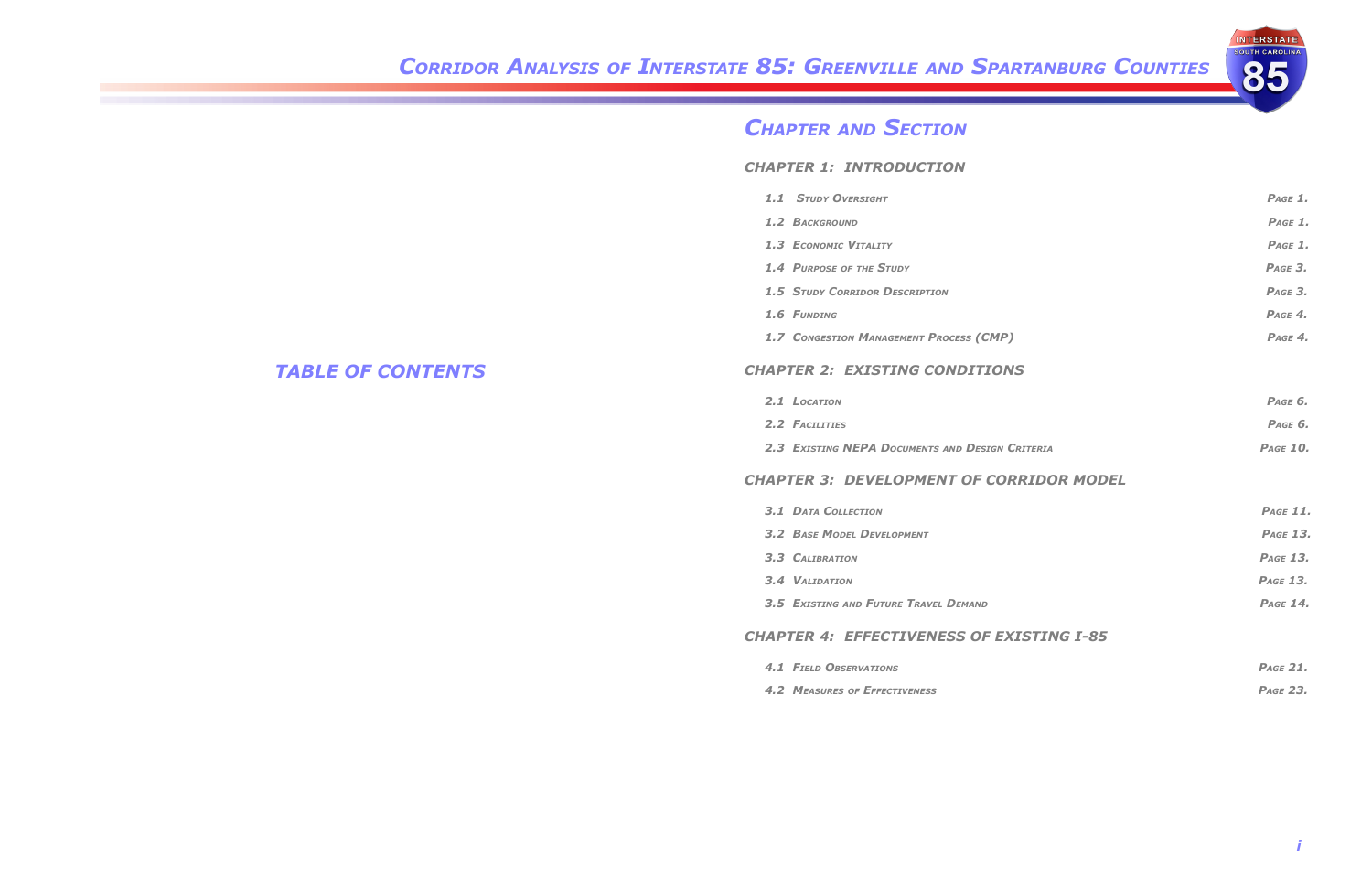# *Chapter and Section Chapter and Section*

# *Corridor Analysis of Interstate 85: Greenville and Spartanburg Counties*

### *Chapter 5: Traffic Safety and Operational Issues*

### *Chapter 8:  Modal Options*

| 5.1 I-85 MAINLINE                                   | <b>PAGE 38.</b> | 8.1 COMMUTER RAIL (M1) AND HIGHSPPED RAIL SERVICE (M2) | PAGE 54.        |
|-----------------------------------------------------|-----------------|--------------------------------------------------------|-----------------|
| <b>5.2 INTERCHANGES</b>                             | <b>PAGE 38.</b> | 8.2 EXPRESS BUS SERVICE (M3)                           | <b>PAGE 56.</b> |
| 5.3 RAMPS                                           | <b>PAGE 39.</b> | 8.3 Bus Rapid Transit (BRT) (M4)                       | <b>PAGE 56.</b> |
| 5.4 SIGNING                                         | <b>PAGE 39.</b> | 8.4 RIDE SHARING PROGRAMS (M5)                         | PAGE 58.        |
| <b>CHAPTER 6: ENGAGING THE I-85 PARTNERS</b>        |                 | 8.5 PARK AND RIDE FACILITIES (M6)                      | <b>PAGE 60.</b> |
|                                                     |                 | 8.6 TRANSIT AND LIMOUSINE SERVICE TO GSP AIRPORT       | PAGE 65.        |
| <b>6.1 STEERING COMMITTEE AND STAKEHOLDER GROUP</b> | <b>PAGE 42.</b> | 8.7 TRUCK TO TRAIN FREIGHT OPPORTUNITIES (M9)          | <b>PAGE 66.</b> |
| <b>6.2 PUBLIC INFORMATION MEETINGS</b>              | <b>PAGE 43.</b> | 8.8 BICYCLE/PEDESTRIAN OPPORTUNITIES (M8)              | PAGE 67.        |
| <b>6.3 PUBLIC COMMENTS</b>                          | <b>PAGE 43.</b> | 8.9 TRUCK PARKING AREAS (M10)                          | PAGE 67.        |
| <b>6.4 SPECIAL FOCUS MEETINGS</b>                   | <b>PAGE 44.</b> | 8.10 ENVIRONMENTAL CONCERNS                            | <b>PAGE 68.</b> |
| <b>6.5 INDUSTRY OUTREACH</b>                        | <b>PAGE 44.</b> |                                                        | PAGE 69.        |
| <b>6.6 OTHER OUTREACH EFFORTS</b>                   | <b>PAGE 45.</b> | <b>8.11 SUMMARY OF MODAL STRATEGIES</b>                |                 |
| <b>6.7 CONCEPTUAL STRATEGIES WORKSHOP</b>           | <b>PAGE 45.</b> | <b>CHAPTER 9: TRAFFIC OPERATIONAL IMPROVEMENTS</b>     |                 |
| <b>CHAPTER 7: TRAVEL DEMAND MANAGEMENT</b>          |                 | <b>9.1 INTERCHANGE RAMPS</b>                           | <b>PAGE 71.</b> |
|                                                     |                 | 9.2 SIGNING AND PAVEMENT MARKINGS                      | <b>PAGE 73.</b> |
| 7.1 TRAVEL INFORMATION SERVICES (TDM1 AND TDM2)     | PAGE $46.$      | 9.3 PARALLEL ROUTE OPPORTUNITIES (OP21-29)             | <b>PAGE 74.</b> |
| 7.2 511 SERVICE (TDM3)                              | <b>PAGE 47.</b> | 9.4 CLOSING OR RESTRICTING INTERCHANGE MOVEMENTS       | <b>PAGE 77.</b> |
| 7.3 OUTREACH AND EDUCATION (TDM4)                   | <b>PAGE 47.</b> | 9.5 MANAGED LANES (OP30-31)                            | <b>PAGE 78.</b> |
| 7.4 FREIGHT TRIP PLANNING (TDM5)                    | <b>PAGE 48.</b> |                                                        |                 |
| 7.5 TRANSIT ORIENTED DEVELOPMENT (TDM6)             | <b>PAGE 48.</b> | 9.6 ITS                                                | <b>PAGE 85.</b> |
| 7.6 INTEGRATED CORRIDOR MANAGEMENT (TDM7)           | <b>PAGE 49.</b> | 9.7 SAFETY                                             | <b>PAGE 87.</b> |
| 7.7 TOLLS                                           | <b>PAGE 49.</b> | 9.8 ENVIRONMENTAL CONCERNS                             | <b>PAGE 88.</b> |
|                                                     |                 | 9.9 SUMMARY OF OPERATIONAL STRATEGIES                  |                 |
| 7.8 ENVIRONMENTAL CONCERNS                          | <b>PAGE 51.</b> |                                                        |                 |
| 7.9 SUMMARY OF TRAVEL DEMAND STRATEGIES             | <b>PAGE 52.</b> |                                                        |                 |

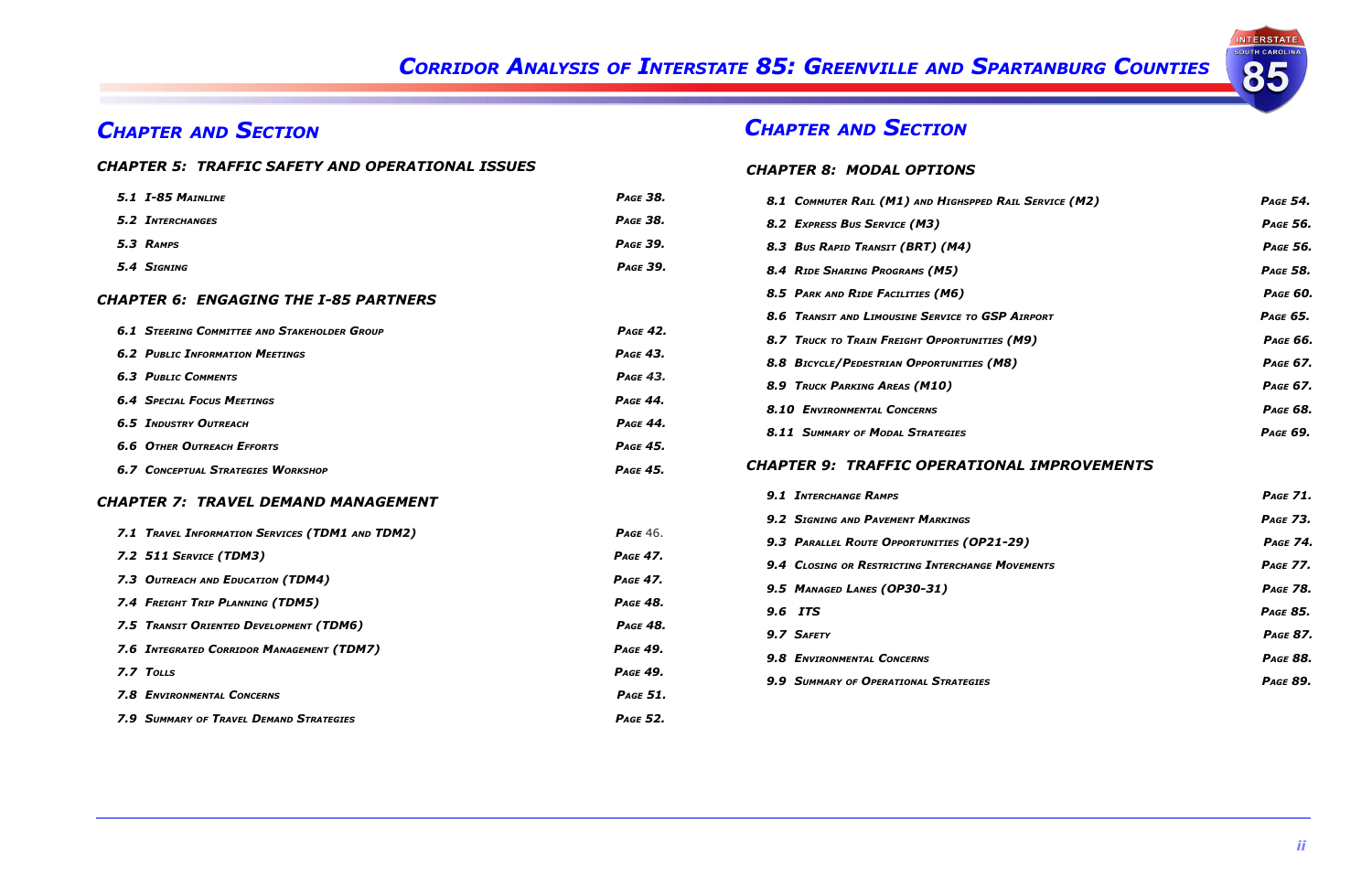## *Chapter and Section Chapter and Section*

# *Corridor Analysis of Interstate 85: Greenville and Spartanburg Counties*

### *Chapter 10: Capacity Improvements*

| <b>WIDENING</b><br>10.1                   | <b>PAGE 92.</b>  |
|-------------------------------------------|------------------|
| <b>10.2 INTERCHANGE IMPROVEMENTS</b>      | <b>PAGE 95.</b>  |
| <b>10.3 INTERCHANGE RAMPS</b>             | Page 101.        |
| <b>10.4 COLLECTOR DISTRIBUTOR SYSTEMS</b> | PAGE 101.        |
| 10.5 TEMPORARY SHOULDER USE (C33)         | PAGE 101.        |
| <b>10.6 ENVIRONMENTAL CONCERNS</b>        | <b>PAGE 102.</b> |

### *Chapter 11:  Evaluation and Recommendation of Improvement Strategies Page 104*